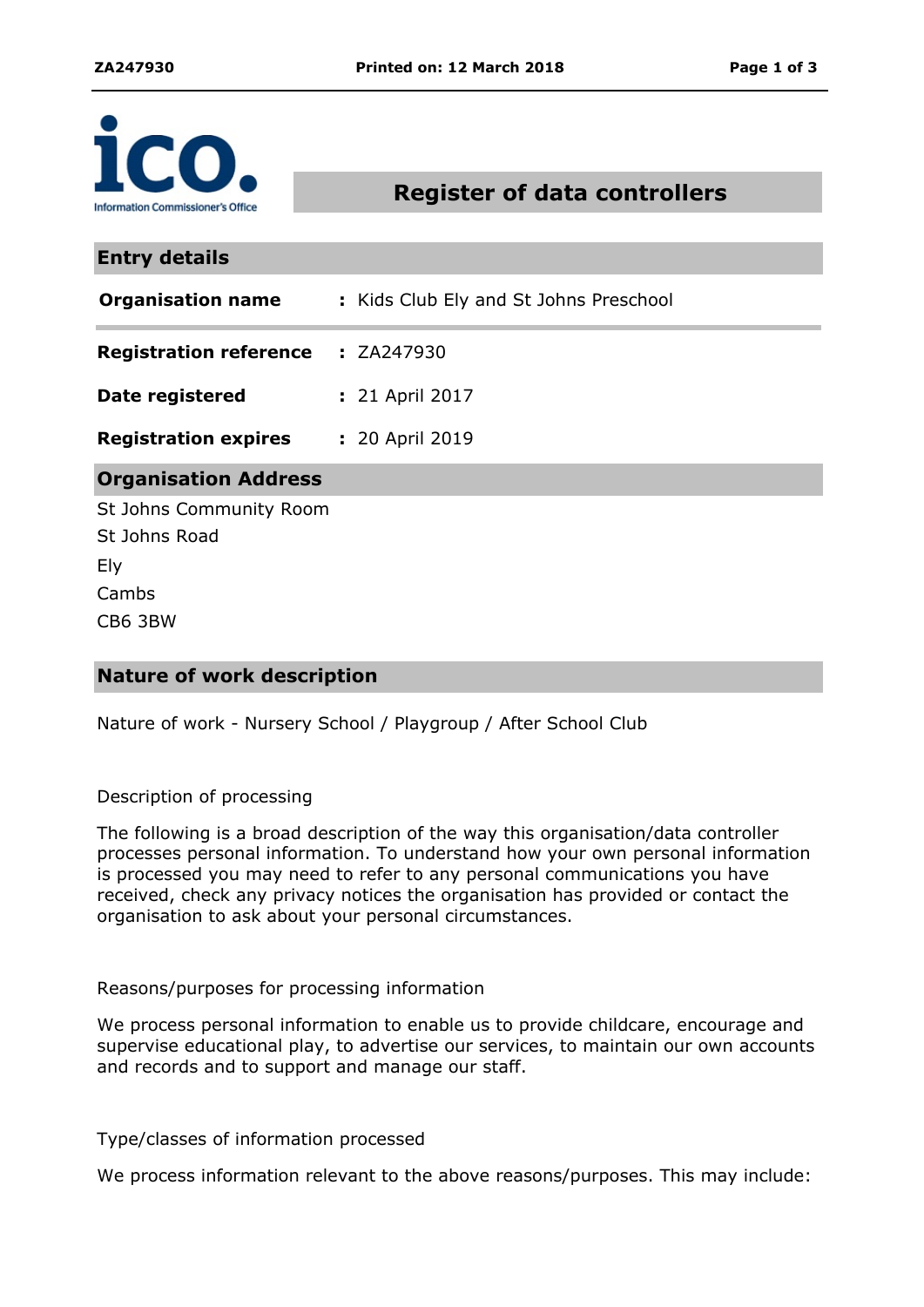- personal details
- $\cdot$  family details
- GP contact details
- lifestyle and social circumstances
- digital images of the childs progress
- $\cdot$  financial details
- education and employment details
- goods or services provided

We also process sensitive classes of information that may include:

- physical or mental health details
- racial or ethnic origin
- religious or other beliefs
- trade union membership

Who the information is processed about

We process personal information about:

- our employees
- $\cdot$  the children in our care
- advisers, complainants, enquirers
- suppliers

Who the information may be shared with

We sometimes need to share the personal information we process with the individual themself and also with other organisations. Where this is necessary we are required to comply with all aspects of the Data Protection Act (DPA). What follows is a description of the types of organisations we may need to share some of the personal information we process with for one or more reasons.

Where necessary or required we share information with:

- family, associates and representatives of the person whose personal data we are processing
- healthcare, social and welfare advisers or practitioners
- business associates
- $\cdot$  financial organisations and professional advisers
- credit reference agencies, debt collection and tracing agencies
- education, educators and examining bodies
- current, past or prospective employers
- $\cdot$  employment and recruitment agencies
- schools